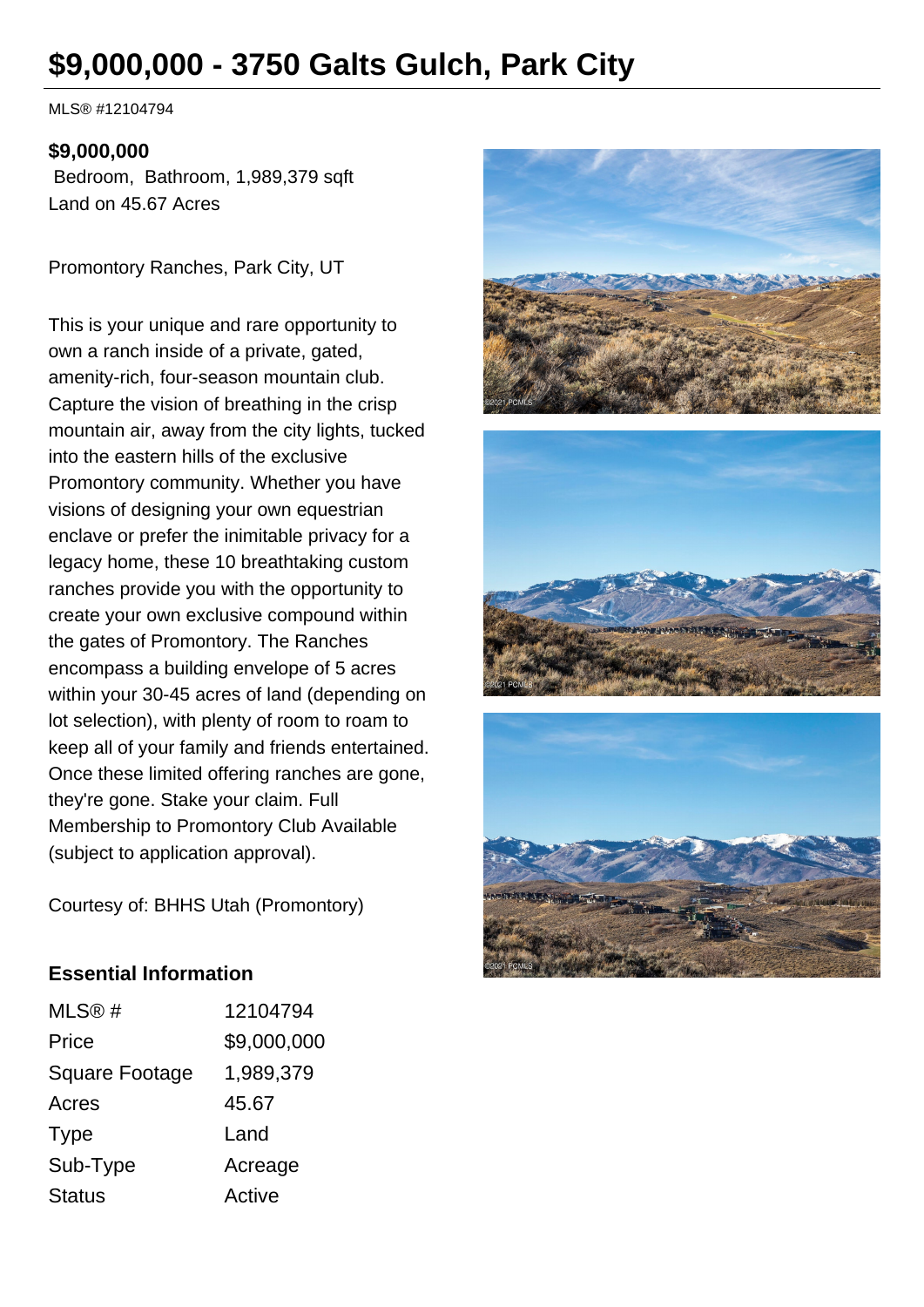# **Community Information**

| <b>Address</b> | 3750 Galts Gulch          |
|----------------|---------------------------|
| Area           | 22 - Promontory           |
| Subdivision    | <b>Promontory Ranches</b> |
| City           | <b>Park City</b>          |
| County         | Summit                    |
| <b>State</b>   | UT                        |
| Zip Code       | 84098                     |

# **Amenities**

| Amenities        | Clubhouse, Elevator, Fire Sprinklers, Fitness Room, Hot Tub, Other,<br>Pets Allowed, Pool, Sauna, Security Service, See Remarks, Shuttle<br>Service, Steam Room, Tennis Court(s) |
|------------------|----------------------------------------------------------------------------------------------------------------------------------------------------------------------------------|
| <b>Utilities</b> | Cable Available, Electricity Connected, High Speed Internet Available,<br>Natural Gas Connected, Phone Available                                                                 |
| View             | Mountain(s), Valley                                                                                                                                                              |
| Has Pool         | Yes.                                                                                                                                                                             |
| Pool             | Pool                                                                                                                                                                             |

# **Exterior**

Lot Description Horse Property, Natural Vegetation, Other

# **School Information**

District South Summit

# **Additional Information**

| Date Listed                     | December 10th, 2021 |
|---------------------------------|---------------------|
| Days on Market                  | 201                 |
| <b>HOA Fees</b>                 | 900.00              |
| <b>HOA Fees Freq.</b> Quarterly |                     |

The information provided is for consumers' personal, non-commercial use and may not be used for any purpose other than to identify prospective properties consumers may be interested in purchasing. All properties are subject to prior sale or withdrawal. All information provided is deemed reliable but is not guaranteed accurate, and should be independently verified.



 The multiple listing information is provided by Park City Board of Realtors® from a copyrighted compilation of listings. The compilation of listings and each individual listing are © 2022 Park City Board of Realtors®, All Rights Reserved. Access to the multiple listing information through this website is made available by Summit Sotheby's International Realty as a member of the Park City Board of Realtors® multiple listing service. No other entity, including a brokerage firm or any franchisor, may be listed in place of the specific Listing Broker on the foregoing notice. Terms of Use: https://www.parkcitypropertyguide.com/idx/terms-of-use.html